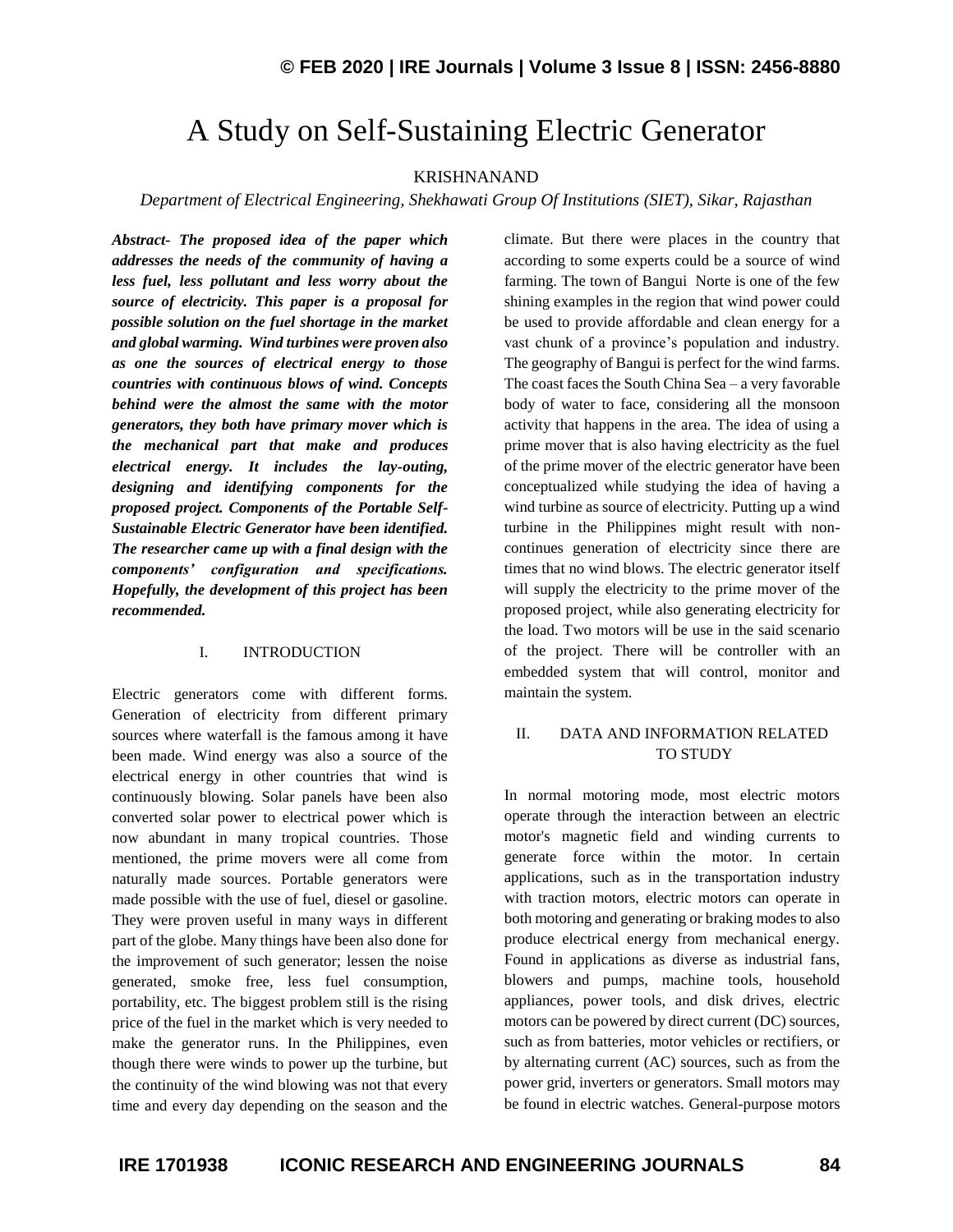with highly standardized dimensions and characteristics provide convenient mechanical power for industrial use. The largest of electric motors are used for ship propulsion, pipeline compression and pumped-storage applications with ratings approaching a megawatt. Electric motors may be classified by electric power source type, internal construction, application, type of motion output, and so on. Devices such as magnetic solenoids and loudspeakers that convert electricity into motion but do not generate usable mechanical power are respectively referred to as actuators and transducers. Electric motors are used to produce rotary or linear torque or force (Electric Motor, 2013). Applying those parts and components of DC or AC motors to produce electricity in the proposed projects will be come to mind for the prime mover but for the main source; it will be then a reference in doing so since the researcher is thinking of doing a homemade stator, series of magnets with alternate north and south polarity. The researcher will test how much powers the generator will produce and how much power the prime mover will need to actuate. An Inverter is a device which converts/changes AC power to DC power. Most commonly used inverters have an input of 12v DC and 240v AC with a frequency of 50/60 Hz. It is very necessity in the proposed project for fewer burdens in the production of more circuit which will convert DC to AC or vice versa. In an electric motor the moving part is the rotor which turns the shaft to deliver the mechanical power. The rotor usually has conductors laid into it which carry currents that interact with the magnetic field of the stator to generate the forces that turn the shaft. However, some rotors carry permanent magnets, and the stator holds the conductors. The stationary part of a motor, dynamo, turbine, or other working machine about which a rotor turns is the stator or it is a portion of a machine that remains fixed with respect to rotating parts, esp. the collection of stationary parts in the magnetic circuits of a machine (stator). In case of the prime mover it will be part of the motors itself while in the main source, it will be made by the researcher. Windings are wires that are laid in coils, usually wrapped around a laminated soft iron magnetic core so as to form magnetic poles when energised with current. Electric machines come in two basic magnet field pole configurations: salient-pole machine and nonsalient-pole machine. In the salient-pole machine the pole's magnetic field is produced by a winding wound around the pole below the pole face. In the nonsalient-pole, or distributed field, or round-rotor, machine, the winding is distributed in pole face slots. A shaded-pole motor has a winding around part of the pole that delays the phase of the magnetic field for that pole. Some motors have conductors which consist of thicker metal, such as bars or sheets of metal, usually copper, although sometimes aluminum is used. These are usually powered by electromagnetic induction (Electric Motor, 2014). A commutator is a mechanism used to switch the input of certain AC and DC machines consisting of slip ring segments insulated from each other and from the electric motor's shaft. The motor's armature current is supplied through the stationary brushes in contact with the revolving commutator, which causes required current reversal and applies power to the machine in an optimal manner as the rotor rotates from pole to pole. In absence of such current reversal, the motor would brake to a stop. In light of significant advances in the past few decades due to improved technologies in electronic controller, sensorless control, induction motor, and permanent magnet motor fields, electromechanically commutated motors are increasingly being displaced by externally commutated induction and permanent magnet motors Mentioned in the previous paragraphs were the parts and technical data of the motors, inverters and other components. There were no doubts that the existing products were quality assessed and usable but the gas generated by those products (fuel powered generators) was harmful. Portable and standby generators produce dangerous carbon monoxide (CO) gas, which can be deadly if inhaled. It was also evident that the rising of fuel prices were enormously high. Petrol has become an indispensable part of our day-to-day life, and we can't imagine our life without it. But the petrol prices are sky rocketing, and it is eventually going to affect each and everything that we use in our day to day life. Poor people are already working hard to earn square meal a day and this hike is definitely going to paralyze these already-burdened people. Within three years petrol price has increased 10 times and is still increasing. It is nothing but adding fuel to the fire. Petrol hike directly or indirectly affects all the major sectors like transportation, textiles, auto, FMCG etc, for manufacturing & transportation. This affects the prices of daily essential commodities which are transported on a daily basis. Another reason of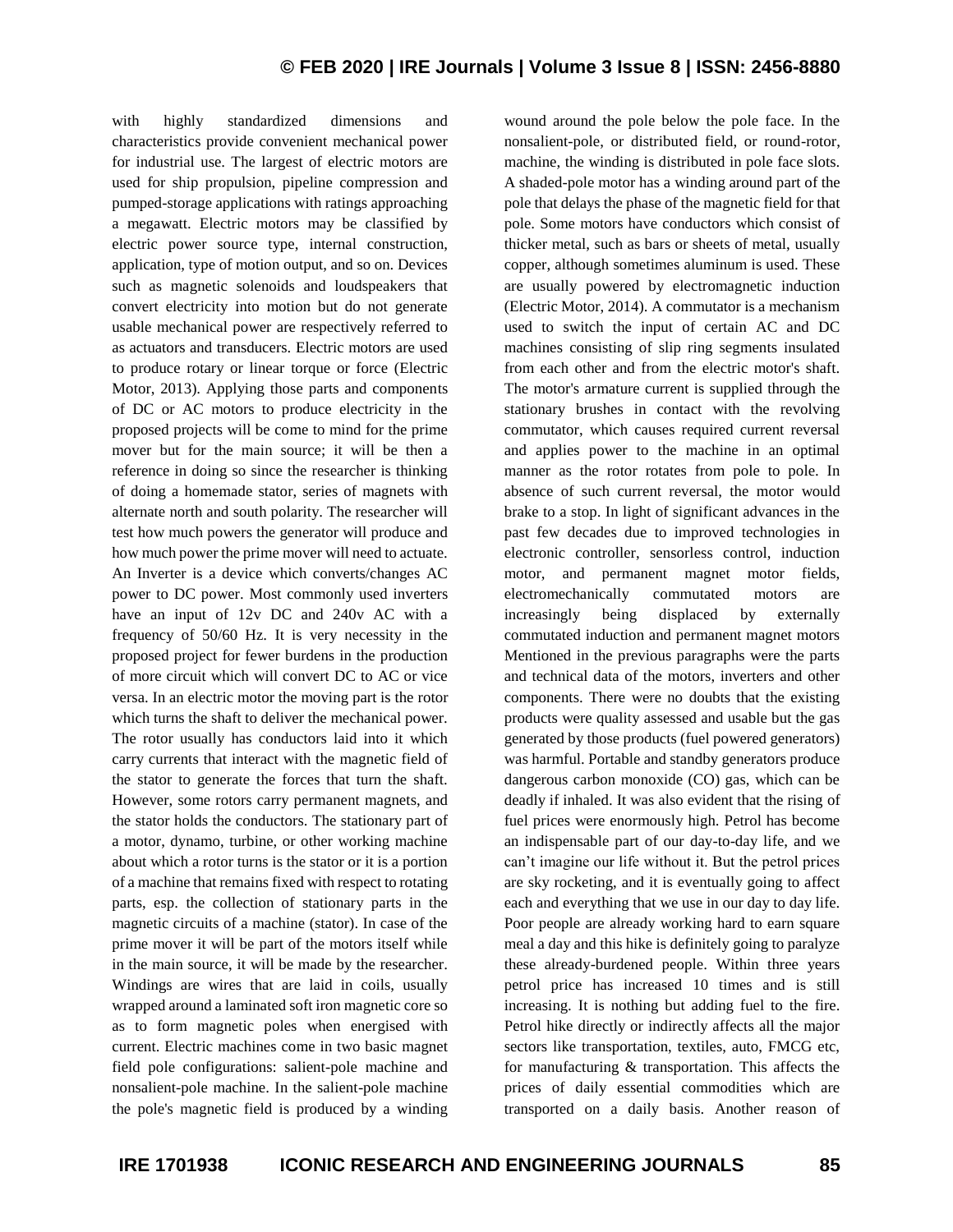proposing the project was that the project might contribute in the less consumption of fuel and might also be producing less pollutant.

#### III. SURVEY OF RELATED STUDY

The re-emergence of the wind as a significant source of the world's energy must rank as one of the significant development of the late 20th century. The advent of the steam engine, followed by the appearance of other technologies for converting fossil fuels to useful energy, would seem to have forever relegated to insignificance the role of the wind in energy generation. In fact, by the mid 1950s that appeared to be what had already happened. By the late 1960s, however, the first signs of a reversal could be discerned, and by the early 1990s it was becoming apparent that a fundamental reversal was underway. That decade saw a strong resurgence in the worldwide wind energy industry, with installed capacity increasing over five-fold. The 1990s were also marked by a shift to large, megawatt-sized wind turbines, a reduction and consolidation in wind turbine manufacture, and the actual development of offshore wind power. During the start of the 21st century this trend has continued, with European countries leading the increase via government policies focused on developing domestic sustainable energy supplies and reducing pollutant emissions. To clearly understand what was happening, consider five main factors. First of all there was a need. An emerging awareness of the finiteness of the earth's fossil fuel reserves as well as the adverse effects of burning those fuels for energy had caused many people to look for alternatives. Second, there was the potential. Wind exists everywhere on the earth, and in some places with considerable energy density. Wind had been widely used in the past, for mechanical power as well as transportation. Certainly, it was conceivable to use it again. Third, there was the technological capacity. In particular, there had been developments in other fields, which, when applied to wind turbines, could revolutionize the way they could be used. These first three factors were necessary to foster the re-emergence of wind energy, but not sufficient. There needed to be two more factors, first of all a vision of a new way to use the wind, and second the political will to make it happen (James F. Manwell, Jon G. McGowan and Anthony Rogers, 2009). Although wind is an abundant source of energy, and the same is true for solar energy, one has to bear in mind that it is not a continuous source with a constant supply. Any renewable energy, although plentiful, suffers from two major drawbacks; it is a low-level energy and it is not continuously available. Being a low-level energy implies that we cannot expect to have a wind turbine with same capacity as a thermal plant. A thermal plant (steam and gas turbines) can have a capacity of 500 MW or more with only one or a few turbines, whereas for that capacity we may need at least 200 wind turbines in an onshore wind farm. Moreover, a 500 MW thermal power plant is normally capable of delivering that much power on a continuous basis, whereas the output of a wind turbine depends on the wind and fluctuates with the time of the day and the month of the year (Hemami, 2012). An electric generator is a device designed to take advantage of electromagnetic induction in order to convert movement into electricity. A generator is designed to obtain an induced current in a conductor as a result of mechanical movement, which is utilized to continually change a magnetic field near the conductor. The generator thus achieves a conversion of one physical form of energy into another – energy of motion into electrical energymediated by the magnetic field that exerts forces on the electric charges. In this sense, generator is the opposite of an electric motor, which accomplishes just the reverse: the motor converts electrical energy to mechanical energy of motion, likewise mediated by the magnetic field. As far as the physical principles are concerned, electric generators and motors are very similar devices; in fact, an actual generator can be operated as a motor and vice versa.

In very small electric motors which run on dc (direct current) a permanent magnet made of iron - or of some other alloy of elements capable of being magnetised is used to create the two poles of the stator. The rotor is built-up using windings made of insulated copper wire wound onto poles made of layers of wellinsulated thin cast iron sheets which are called "laminations". The thin sheets must be well insulated from one another to minimize power wastage caused by internal eddy currents that are induced as the rotor's poles continually break the stator's magnetic field. In larger motors, which may run on either dc or ac (alternating current), the stator's magnetic field is created by field windings made of insulated copper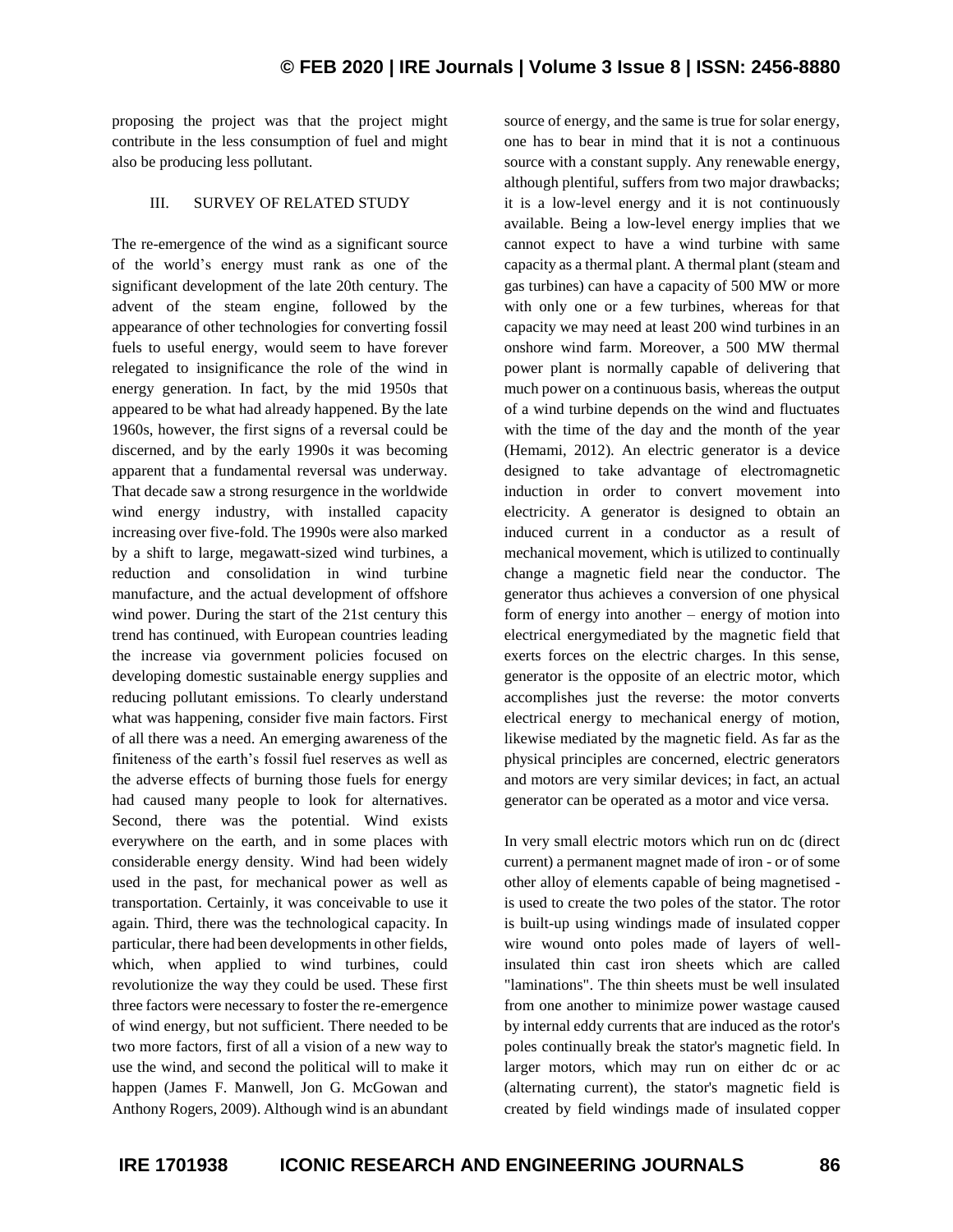wire wound around pole pieces which are not permanently magnetized. For use with ac the stator, like the rotor, must be constructed either: using laminations of thin cast iron sheets, well insulated from one another, to minimize power wastage caused by internal eddy currents that are induced into the stator by the field winding, or using a non-magnetic material, such as aluminum, which cannot have eddy currents induced into it (Martinel). Cables are normally used for a low-voltage application, where the overhead line erection is impractical. Normally, cables are placed under the ground but sometimes it is also handed on towers. Since copper is normally used in cables, the cost of conductor is high in the case of cable compared to overhead lines where aluminum conductors are used. Another cost involved in cables is the cost of insulation which is air in the case of overhead lines. The erection costs of overhead lines are higher than that of the cable.

## IV. MATERIALS SPECIFICATIONS AND PACKAGING

Components of the proposed project with its specifications include in this part of the documentation. In the following table, Table 1, the researcher included the needed components and its specification where in the dimensions of the components were also suggested as well as the height and weight. The researcher has searched on the best plate for the project so that the packaging will be economical and safe for the user of the proposed project. Packaging of the proposed project will be metal plate coated with rubber plate for the insulation and safety.

## V. SUMMARY OF FINDINGS & **CONCLUSIONS**

The researchers have identified the needed components for the realization of the project. Inverters, transformer, electric motor, generator, batteries, controller and wires were the components of the self-sustaining power generator. Materials needed have been also identified for the packaging of the project. The conceptualization of the design have been done by using the selection process of the components and depending also in the needed flow of the project with respect to the concepts behind every components.

The researcher has come up with the final design and specifications of the project. Conclusions 1. Different components needed in the proposed project have been identified. 2. The researcher conceptualized the design layout with respect to the literature surveys and some experience in the field. 3. Final design has been formulated.

### **REFERENCES**

- [1] Electric Motor. (2013, May 1). Retrieved May 6, 2014, from Wikipedia: The Free Encyclopedia: http://en.wikipedia.org/wiki/Electric\_motor
- [2] Espina, B. (2010, June 22). Wind Energy in the Philippines. Retrieved May 6, 2012, from POC: Philippine Online Chronicle: http://thepoc.net/thepoc-features/what-onearth/what-on-earth-features/7959-wind-energyin-thephilippines.html
- [3] Gipe, P. (2004). Wind Power: Renewable Energy for Home, Farm and Business. United States of America: Chelsea Green Publishing Company.
- [4] Gromicko, N. (n.d.). InterNACHI: Inspecting the World. Retrieved May 6, 2011, from Generator Hazards and Inspection: http://www.nachi.org/generator-hazardsinspection.htm
- [5] Hemami, A. (2012). Wind Turbine Technology. United States of America: Cengage Learning.
- [6] James F. Manwell, Jon G. McGowan and Anthony Rogers. (2009). Wind Energy Explained: Thoery, Design and Applications, 2nd Edition. Great Britain: John Wiley & Sons, Ltd.
- [7] Martinel. (n.d.). Answers. Retrieved May 12, 2010, from Answers: http://wiki.answers.com/Q/What\_types\_of\_magne tic\_material\_are\_used\_for\_small\_motors Meier, A. v. (2006). Electric Power System: A Conceptual Introduction. New Jersey: John Wiley & Sons, Inc.
- [8] Mirish. (2011, January 21). INVERTER PRINCIPLES AND THEIR WORKING. Retrieved May 6, 2013, from Blogspot: http://inveters.blogspot.com/
- [9] Modify Sine Wave Power Inverter . (n.d.). Retrieved May 7, 2011, from Ali Express: http://www.aliexpress.com/item/Modify-Sine-Wave-Power-Inverter/500415605.html Singh, P.